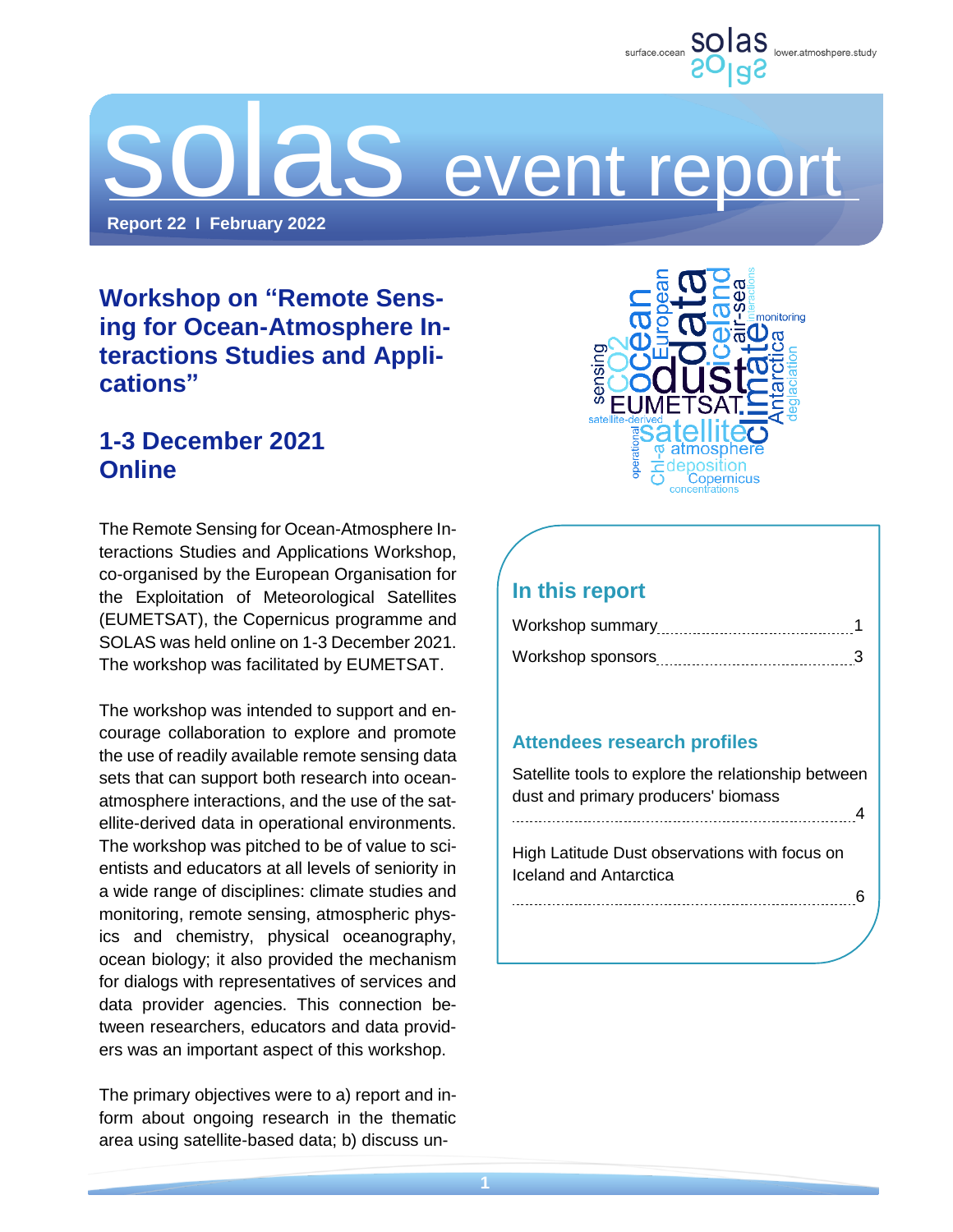



**Figure 1**: Invited speakers at the Remote Sensing for Ocean-Atmosphere Interactions Studies and Applications Workshop. From upper left to lower right: Aida Alvera-Azcaráte, Samantha Burgess, Carol Anne Clayson, Nicolás Cosentino, Pavla Dagsson Waldhauserova, Minhan Dai, Corinne Derval, Hayley Evers-King, Federico Fierli, Chelle Gentemann, Claire Macintosh, Salvatore Marullo, Luciani Ponzi Pezzi, Marie-Helene Rio, Paolo Ruti, Jamie Shutler, Christopher Stewart, Christine Träger-Chatterjee, Julia Wagemann, Hongbin Yu.

explored potential of satellite-derived data in the field and identify gaps in terms of monitoring capability; c) inform on developments, tools, ways of access, available and upcoming training material and training opportunities by satellite product providers; and d) identify needs and associated material and collaborations for improved data access, usage, training and capacity building.

The workshop included short, invited overview presentations, supplemented by a poster session and round-table discussions with questions and answers. The presentations included tutorials on the characteristics of selected data sets available at European data centres, how the data sets are derived, and how to access them. Overviews of online software packages for data processing, analysis and display were also presented. The first two days of the workshop were timetabled to extend over three hours, with the third day being one hour shorter. There were 117 participants on Day 1, 108 on Day 2, and 63 on Day 3. Recordings of all sessions are available at [https://train](https://training.eumetsat.int/course/view.php?id=421)[ing.eumetsat.int/course/view.php?id=421,](https://training.eumetsat.int/course/view.php?id=421) where the detailed agenda and more detailed information about the workshop can be found. Fourteen posters are available at [https://padlet.com/](https://padlet.com/TrainingEUMETSAT/imt89nkvonxj02vs) [TrainingEUMETSAT/imt89nkvonxj02vs.](https://padlet.com/TrainingEUMETSAT/imt89nkvonxj02vs)

Following introductory presentations at the start of the workshop by Paolo Ruti (Chief Scientist of EU-METSAT), Minhan Dai (Co-Chair of the SOLAS Scientific Steering Committee), and Christine Träger-Chatterjee (EUMETSAT), the invited speakers gave their presentations:

- Carol Anne Clayson, Woods Hole Oceanographic Institution, Falmouth, USA, "Satellitederived climate data records of air-sea fluxes: progress and issues"
- Chelle Gentemann, Farallon Institute, Petaluma, USA, "Butterfly - air-sea heat and moisture fluxes from space"
- Hongbin Yu, National Aeronautics and Space Administration (NASA)/Goddard Space Flight Center (GSFC), USA, "Satellite perspectives of trans-continental transport and deposition of mineral dust"
- Nicolás Cosentino, Instituto de Geografía, Pontificia Universidad Católica de Chile. "Satellite tools to explore the relationship between dust and primary producers' biomass"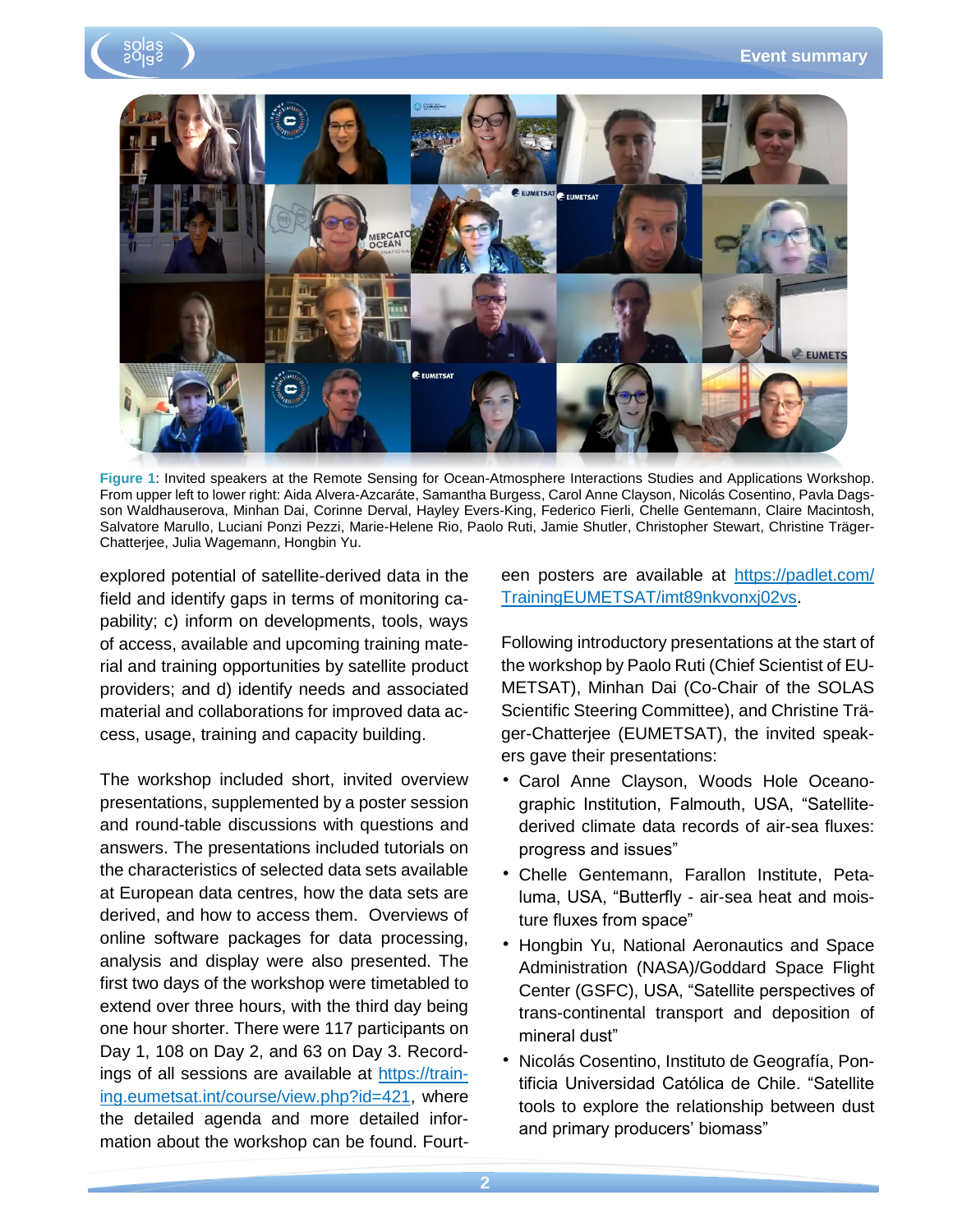

- Pavla Dagsson Waldhauserova, The Agricultural University of Iceland, "High Latitude Dust observation with focus on Iceland and Antarctica"
- Jamie Shutler, University of Exeter, UK, "Satellites are now critical for observing the air-sea interface,  $CO<sub>2</sub>$  fluxes and the  $CO<sub>2</sub>$  sink: recent advances and new opportunities"
- Luciani Ponzi Pezzi, Laboratory of Ocean and Atmosphere Studies, National Institute for Space Research, Brazil, "Mesoscale oceanic eddy-induced modifications to air–sea heat and  $CO<sub>2</sub>$  fluxes"
- Salvatore Marullo, Climate and Modelling Laboratory, ENEA Centro Ricerche Frascati, Italy, "Air-Sea Interaction in the Central Mediterranean Sea: Assessment of Reanalysis and Satellite Observations"

In terms of agency presentations, Federico Fierli of EUMETSAT presented "Overview on the EU-METSAT product portfolio for Marine – Atmosphere Exchanges" and Corinne Derval of the Copernicus Marine Environment Monitoring Service (CMEMS) presented "Overview on the CMEMS product portfolio". On the third day, Marie-Helene Rio of European Space Agency (ESA) gave the presentation "Satellite observation to monitor Air-Sea interaction – European Space Agency" and Samantha Burgess of European Centre for Medium-Range Weather Forecasts (ECMWF) presented "The Copernicus Climate Change Service".

Presentations on data discovery were given by Hayley Evers-King, and colleagues explained "EUMETSAT data access for ocean-atmosphere applications" and Corinne Derval of CMEMS explained the "Copernicus Marine MyOcean Viewer".

The workshop provided a very useful opportunity to bring together researchers and students, operational practitioners, and educators and trainers specialising in remote sensing data sets with the focus on satellite data useful for studying and applying information on air-sea exchanges. Despite the workshop having been held online because of precautions against coronavirus disease 2019 (COVID-19), with the consequent loss of opportunities for face-to-face discussions and the benefits these bring, the online format permitted participation from many countries without the cost and time necessary to travel to the venue. The recorded presentations are an additional benefit which we hope many will exploit.

The workshop Organising Committee members were Peter Minnett, University of Miami, USA; Jessica Gier, SOLAS Project Office, Galway, Ireland; Li Li, SOLAS Project Office, Xiamen, China; Maria Kanakidou, University of Crete, Heraklion, Greece; Santiago Gassó, NASA/GSFC, Greenbelt, USA; Aida Alvera-Azcárate, University of Liege, Belgium; Jamie Shutler, University of Exeter, UK; Estelle Obligis, EUMETSAT, Darmstadt, Germany; Anna Rutgersson, Uppsala University, Sweden; Marie-Helene Rio, ESA- European Space Research Institute (ESRIN), Frascati, Italy; Hayley Evers-King, EUMETSAT, Darmstadt, Germany; Christine Träger-Chatterjee, EUMETSAT, Darmstadt, Germany; Federico Fierli, EUMETSAT, Darmstadt, Germany.

#### **Author**

Peter Minnett, Rosenstiel School of Marine and Atmospheric Science, University of Miami, Miami, USA. <mailto:pminnett@rsmas.miami.edu>

#### **Event sponsors**





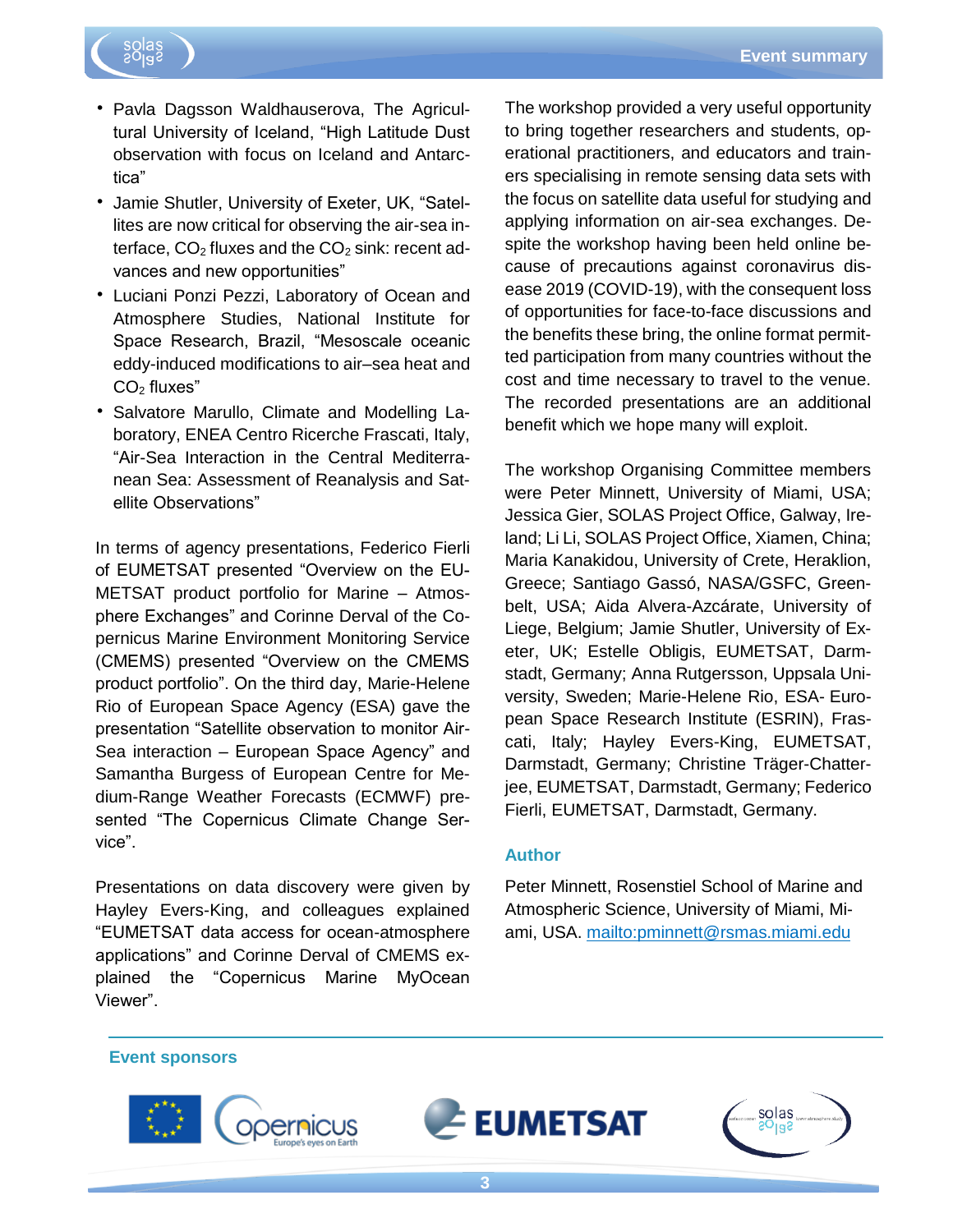



**Nicolás Juan Cosentino** studied physics and geology at the University of Buenos Aires, Argentina, and moved to the USA in 2010 to start his Ph.D. at Cornell University. Currently, he is a postdoc at Pontifical Catholic University of Chile and studies the dust cycle in southern South America during the Last Glacial Maximum.

## **Satellite tools to explore the relationship between dust and primary producers' biomass**

Cosentino, N. J.

#### Pontifical Catholic University of Chile, Santiago, Chile

#### nicolas.cosentino@uc.cl

Net primary productivity (NPP) in some surface oceans is limited by iron (Fe), which may be supplied to these oceans by dust, promoting atmospheric carbon dioxide  $(CO<sub>2</sub>)$  drawdown. This mechanism, coupled with export of organic matter to the deep ocean, constitutes a millennial-scale atmospheric  $CO<sub>2</sub>$  sink (Martin, 1990). 20-25% of the rise in atmospheric  $pCO<sub>2</sub>$  during the last deglaciation (~19-12 kyr BP) may be due to reduced dust-Fe flux to the oceans (Stoll, 2020). The identification of increases in NPP associated with present-day dust deposition would partially confirm this hypothesis.

Southern South America is the main present-day dust source to the Southern Ocean and Antarctica (Neff & Bertler, 2015). During the last deglaciation, the Atlantic sector of the Southern Ocean (> 34ºS) is estimated to have contributed 41% of dust-induced global  $CO<sub>2</sub>$  drawdown through Fe fertilization (Lambert *et al.,* 2021).

A series of small deflation pans in southernmost Patagonia (~54° South) emit dust, mostly concentrated in austral summer (Cosentino *et al.,* 2020). Using surface visibility data and dust sampling, dust emission from these sources was constrained, while Hybrid Single-Particle Lagrangian

Integrated Trajectory (HYSPLIT) 4 was used to model particle trajectories. Surface chlorophyll-a concentration ([Chl-a]) data from the Ocean Colour - Climate Change Initiative (OC-CCI) v4.2 (Sathyendranath *et al.,* 2019) was used as a proxy of primary producers' biomass. Between December 2008 and February 2019, 73 dust events were identified in southernmost Patagonia. Of these, 32 took place during peaks in dust mass accumulation. These 32 events were simulated. Based on our methodology, no evidence is found for an influence of dust on [Chl-a] (Figure 2).

A major limitation of this methodology is that the modelled dust deposition fields for individual events cannot be validated with satellite data, given that Aerosol Optical Depth (AOD) cannot be resolved vertically to isolate near-surface concentrations (i.e., deposition). Vertically well-resolved AOD data may help overcome this limitation. Another limitation is related to the quantification of the contribution of phytoplankton functional types to total [Chl-a] (e.g., Brewin *et al.,* 2021). This would be useful for linking dust chemistry, ocean chemistry and nutrient requirements. While some sensors already have such capabilities, to the best of my knowledge no such data products are yet publicly available.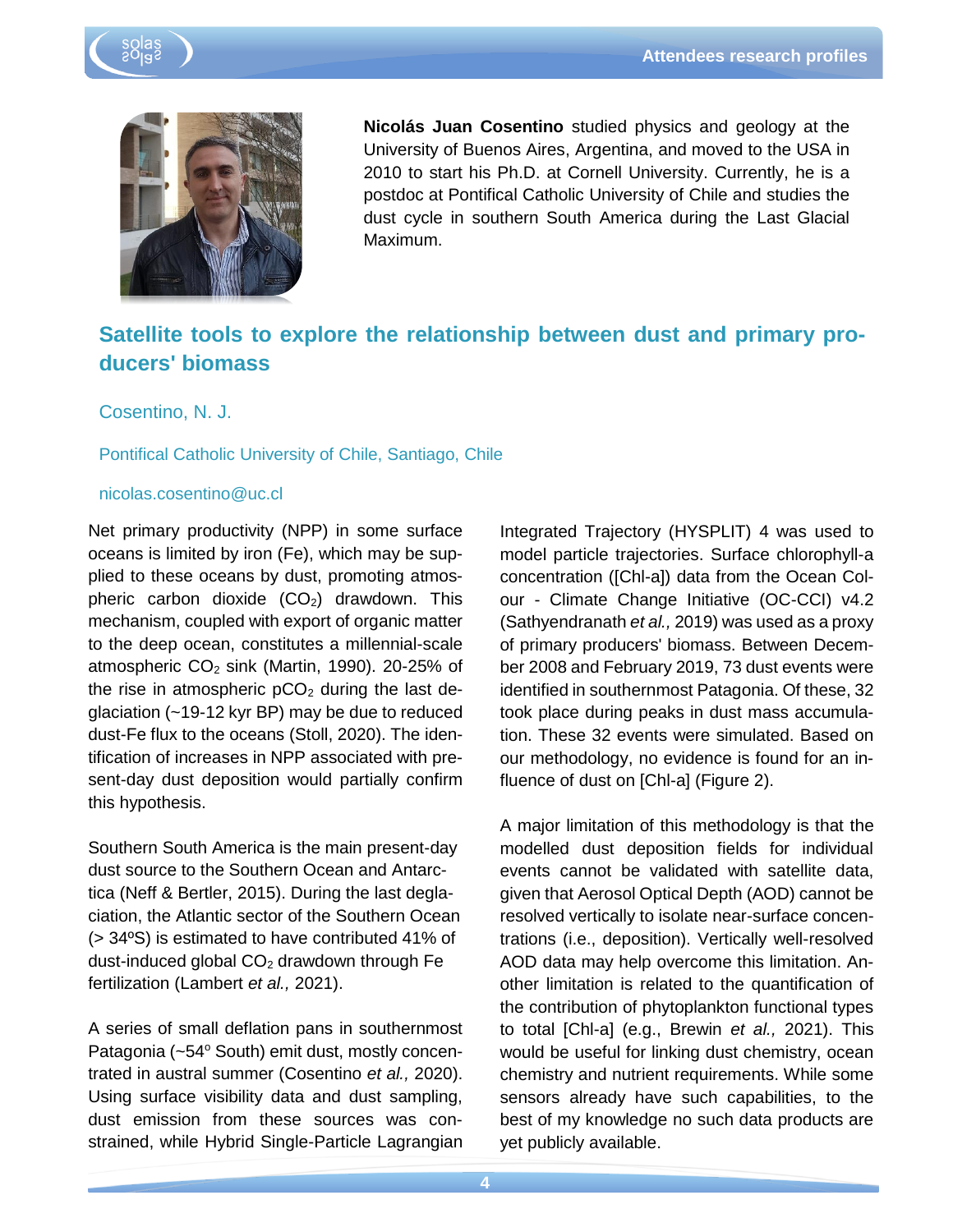

**Figure 2**: Response of surface ocean chlorophyll-a concentration ([Chl-a]) to deposition of dust emitted from southernmost Patagonia during 32 events between November 2012 and February 2019. Values are normalised to the mean [Chla] previous to each dust event. On each box, the central red mark represents the median, the bottom and top blue edges indicate the 25<sup>th</sup> and 75<sup>th</sup> percentiles, respectively, and the whiskers extend to the most extreme data points. Data points separated more than 3σ from the mean were previously discarded. The pink area represents the mean 95% confidence interval around the pre-event means.

#### **References**

Brewin, R. J., Sathyendranath, S., Platt, T., *et al*. (2021), Sensing the ocean biological carbon pump from space: A review of capabilities, concepts, research gaps and future developments. Earth-Science Reviews, 103604. [https://doi.org/10.1016/j.e](https://doi.org/10.1016/j.earscirev.2021.103604) [arscirev.2021.103604.](https://doi.org/10.1016/j.earscirev.2021.103604)

Cosentino, N. J., Ruiz-Etcheverry, L. A., Bia, G. L., *et al*. (2020), Does satellite chlorophyll-a respond to southernmost Patagonian dust? A multiyear, event-based approach. Journal of Geophysical Research: Biogeosciences, 125, e2020JG006073. [https://doi.org/10.1029/2020JG](https://doi.org/10.1029/2020JG006073) [006073.](https://doi.org/10.1029/2020JG006073)

Lambert, F., Opazo, N., Ridgwell, A., *et al*. (2021), Regional patterns and temporal evolution of ocean iron fertilization and  $CO<sub>2</sub>$  drawdown during

the last glacial termination, Earth and Planetary Science Letters, 554, 116675. [https://doi.org/10.1](https://doi.org/10.1016/j.epsl.2020.116675) [016/j.epsl.2020.116675.](https://doi.org/10.1016/j.epsl.2020.116675)

Martin, J. H. (1990), Glacial-interglacial  $CO<sub>2</sub>$ change: The iron hypothesis, Paleoceanography and Paleoclimatology, 5(1), 1-13. [https://doi.org/1](https://doi.org/10.1029/PA005i001p00001) [0.1029/PA005i001p00001.](https://doi.org/10.1029/PA005i001p00001)

Neff, P. D., Bertler, A. N. (2015), Trajectory modelling of modern dust transport to the Southern Ocean and Antarctica, Journal of Geophysical Research: Atmospheres, 120, 9303-9322. [https://doi.org/10.1002/2015JD023304.](https://doi.org/10.1002/2015JD023304)

Sathyendranath, S., Brewin, R. J., Brockmann, C., *et al*. (2019), An ocean-colour time series for use in climate studies: the experience of the oceancolour climate change initiative (OC-CCI). Sensors, 19(19), 4285. [https://doi.org/10.3390/s1919](https://doi.org/10.3390/s19194285) [4285.](https://doi.org/10.3390/s19194285)

Stoll, H. (2020), 30 years of the iron hypothesis of ice ages, Nature, 578, 370-371. [https://doi.org/10.](https://doi.org/10.1038/d41586-020-00393-x) [1038/d41586-020-00393-x.](https://doi.org/10.1038/d41586-020-00393-x)

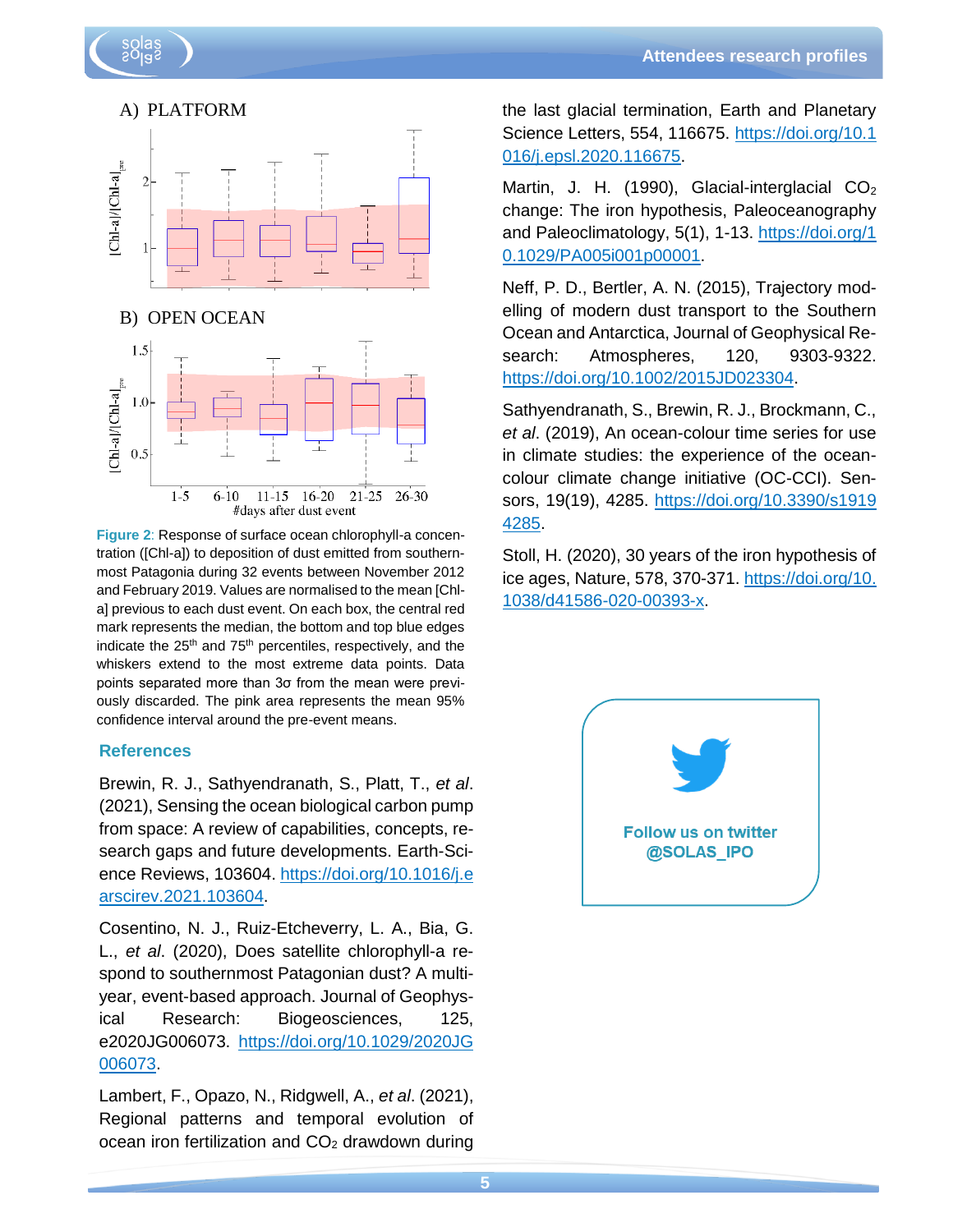



**Pavla Dagsson-Waldhauserova** is a researcher at the Agricultural University of Iceland (AUI), Iceland, and Czech University of Life Sciences, Czech Republic. Pavla received a joint Ph.D. degree from the University of Iceland and AUI focusing on dust aerosol in Iceland and dust-cryosphere interactions. Pavla is the head of the Icelandic Aerosol and Dust Association with > 40 scientific papers.

## **High Latitude Dust observations with focus on Iceland and Antarctica**

#### Pavla Dagsson-Waldhauserova

Agricultural University of Iceland, Reykjavik, Iceland Czech University of Life Sciences, Prague, Czech Republic

#### pavla@lbhi.is

High Latitude Dust (HLD) contributes 5% to the global dust budget and active HLD sources cover  $> 1,500,000$  km<sup>2</sup>. They are located in both the Northern Hemisphere (Iceland, Alaska, Canada, Greenland, Svalbard, North Eurasia) and Southern Hemisphere (Antarctica, Patagonia, New Zealand). Iceland is the largest Arctic as well as European desert with high dust event frequency (~135 dust days annually). Several studies have shown that Icelandic dust can travel > 3,500 km towards the High Arctic (> 80°N) and to Europe (evidence from Ireland and Balkan Peninsula – Serbia). An example of dust plume over the North Atlantic is depicted in Figure 3.

Icelandic dust has impacts on atmosphere, cryosphere, marine and terrestrial environments, as well as socio-economic sectors. Extreme dust storms in Iceland showed that air quality and visibility are impaired,  $PM_{10}$  concentrations exceeding  $50,000$  µg m<sup>-3</sup> (one-min mean) while aeolian transport of 11 tons  $m^{-1}$  during a single storm measured. There is also an evidence that volcanic dust particles scavenge efficiently sulfur dioxide  $(SO<sub>2</sub>)$  and nitrogen dioxide  $(NO<sub>2</sub>)$  to form sulphites/sulfates and nitrous acid. Long-term measurements from Antarctica resulted in impaired air quality due to local dust storms with PM<sub>10</sub> exceeding 120 µg m<sup>-3</sup>.



**Figure 3**: Icelandic dust plume over the North Atlantic on 24th October 2019. Above: Dust Regional Atmospheric Model (DREAM), Below: Moderate Resolution Imaging Spectroradiometer (MODIS) true colour satellite image.